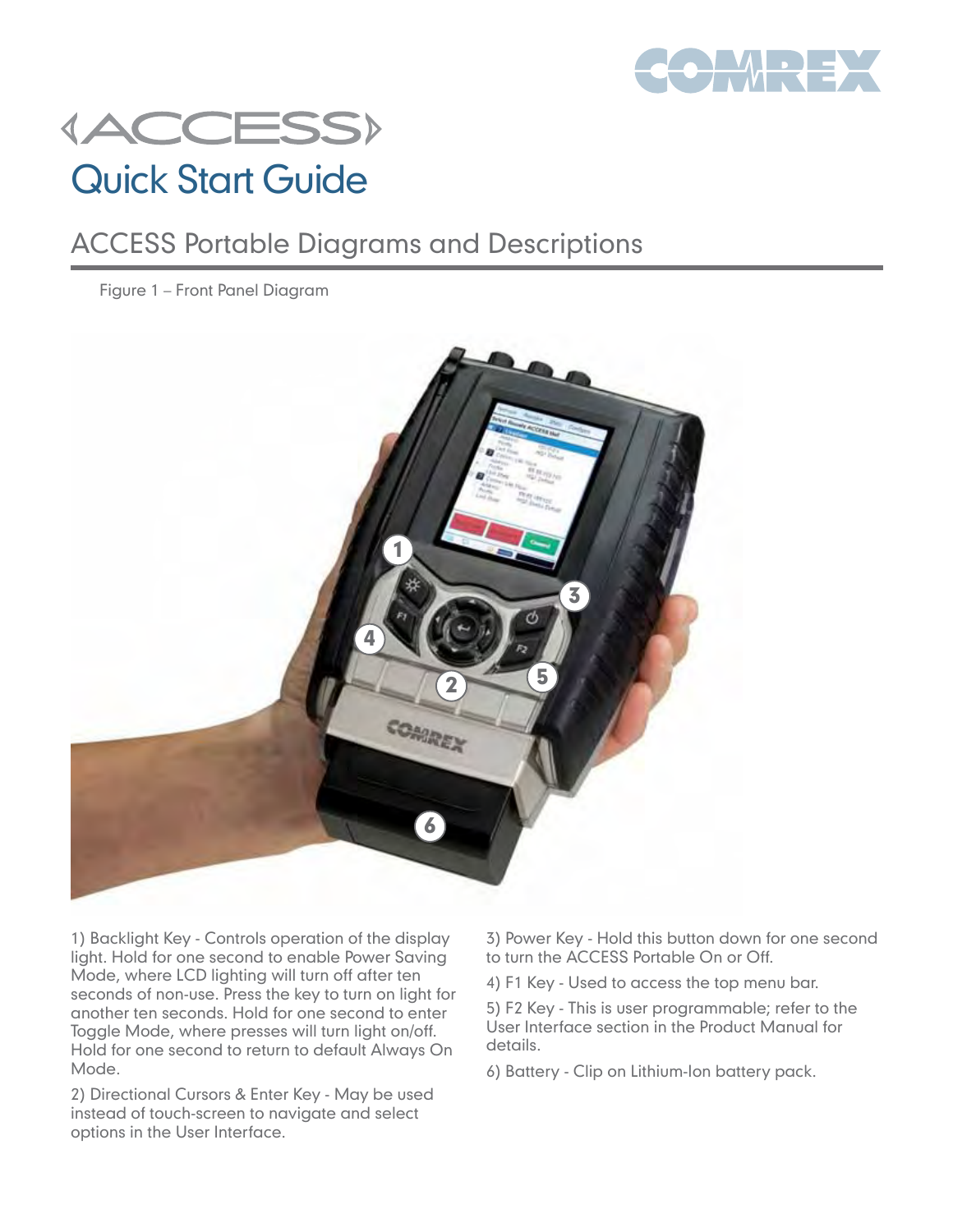



Figure 2 – Top Panel Diagram

1) Mono In - 3-pin female XLR connector designed to accept a balanced, microphone or line level audio feed. The input level is adjustable via the Mono In control. +12V of phantom power may be applied to this input through the Audio Controls menu.

2) Mic/Line Switch - Determines whether the Mono In jack is configured to receive a microphone level (-70 to -40 dBu) or line level (-10 to +4 dBu) audio input.

3) Mono In Level Control - Adjusts the level of Mono In audio. These knobs may be extended or retracted by pressing them in.

4) Local Output - Adjusts the level of locally produced audio at the Headphone jack.

5) Return Output - Adjusts the level of decoded return audio at the Headphone jack.

6) Stereo Line In - 3-conductor 1/8" (3.5mm) connector for attachment of unbalanced stereo input devices.

7) Stereo Line Out - 3-conductor 1/8" (3.5mm) connector for delivery of fixed level, unbalanced output audio (selectable in software between Local, Return, or both).

8) Headphone Output - 3-conductor 1/8" (3.5mm) connector for attachment of stereo headphones with the capability of driving low impedance headphones.

9) Mobile In/Out - 3-conductor 1/8" (3.5mm) connector for attachment of a hands-free cellular port. Program audio is sent to this port, and receive audio may be routed to the Headphone/Line outputs.



Figure 3 – Side Panel Diagram

1) Power Connector - 5-pin mini-DIN jack for connection of included AC power adapter. Adapter works from 100-240VAC. Be sure to use only Comrex supplied power adapter.

2) Serial Jack - 8-pin mini-DIN jack for connection of a serial cable to facilitate ancillary data transfer.

3) Contact Closures - 9-pin mini-DIN jack is used for connection to four contact closure input and outputs.

4) Charge / Network Status Indicators - Charge indicator lights when the battery is charging. Bi-color LED indicates network type and activity: Green  $= 10$ Mbit,  $Red = 100$  Mbit; Off = not connected, Solid = Link OK, Blinking  $= RX/TX$  Activity.

5) Ethernet Port - 10/100BaseT Ethernet jack for connection to wired IP networks.

6) USB Port - Supports select mobile phones and USB 3G modems.

7) PC Card Slot - For use with Comrex approved WiFi, POTS and 3G accessory cards. Use the adjacent ejector button to remove installed devices.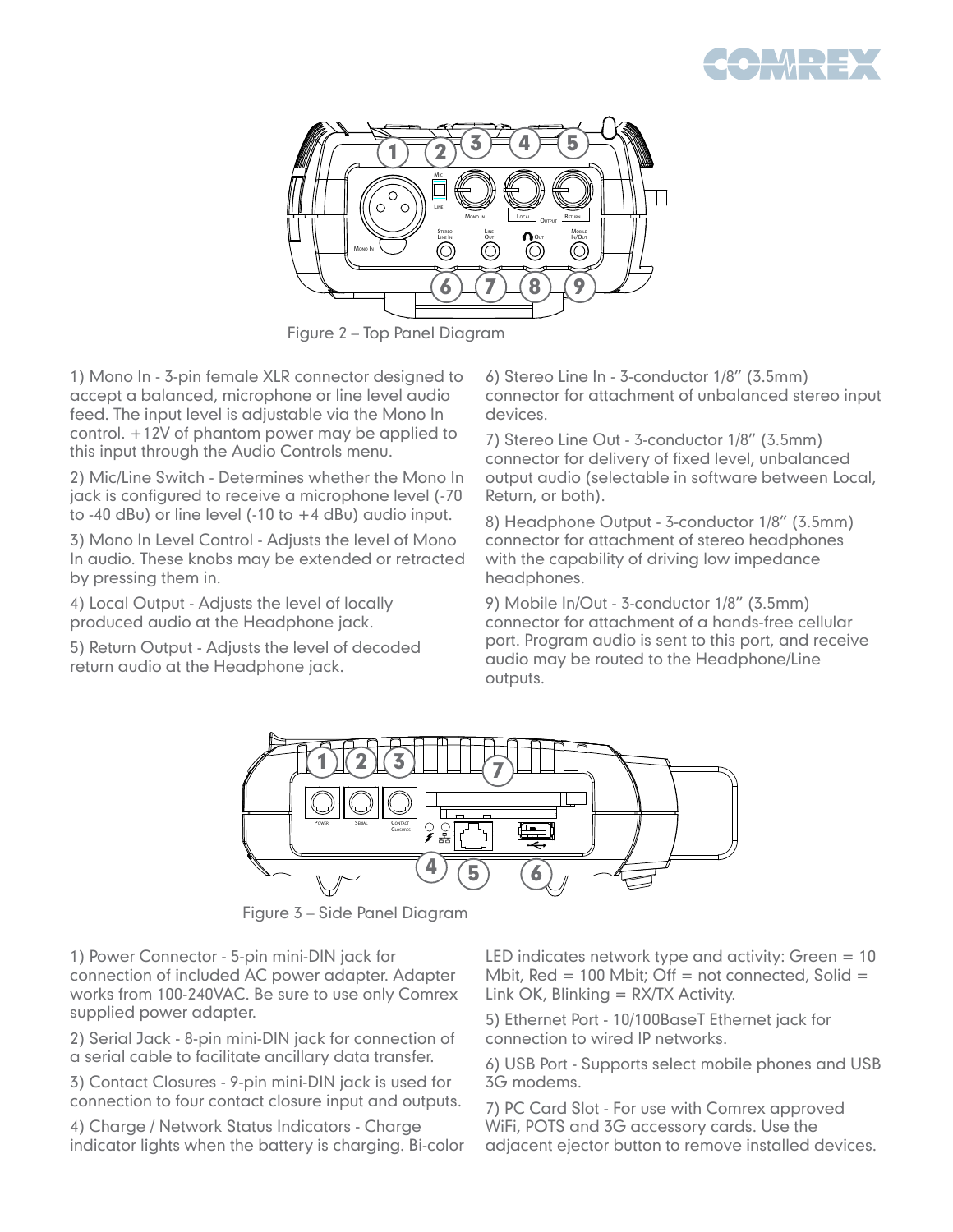

### Setting up the Hardware

At a minimum, ACCESS needs a source of power, an audio connection and a network or POTS connection.

The ACCESS Portable comes equipped with two power sources: A small external power supply delivers 15VDC from worldwide AC mains, and a Li-Ion battery pack delivers backup or main power for up to six hours.

The Mono In and Headphone Out levels are user

adjustable. The Stereo Line In connector has a nominal level of –10dBu for connection to consumer level output devices. The Line Out connector has a nominal level of -10dBu as well.

The Ethernet connector is a standard 10/100BaseT. A normal Cat5 cable, such as used for a computer, should be connected here.

The POTS PC Card modem should be used with a dedicated analog telephone line.

## Network Device Configuration

In order to make a connection, the network device (Ethernet, WiFi, 3G or POTS) must be installed and enabled on the ACCESS Portable. PC Card and USB devices can be safely installed or removed when the ACCESS is powered on. IP network devices must have a valid IP address before a call can be made.

To enable your network device, go to Network > Manage Networks on the ACCESS. This list displays all devices that have been used with the ACCESS. When you install a compatible device in the ACCESS by plugging it into either the USB or PCMCIA slot, it will appear in this list.

To enable a network device, click the desired entry in the list, and click the Enable button. The status

message above the Configure and Enable/Disable buttons should change to "Installed and Enabled".

As shipped from the factory, ACCESS is configured for DHCP, which means it will automatically attempt to obtain an IP address from your network. When the ACCESS obtains a valid IP address, the status will show "Current Address Is ... ", with the current IP address. If you wish to configure the device for a static address, select it in the list and click the Configure button. In the TCP/IP tab, use the dropdown box to change the mode to Static and then enter the static IP address, netmask, gateway and DNS.

|                       | Network Remotes                     | Stats   | Configure |
|-----------------------|-------------------------------------|---------|-----------|
| <b>Choose Network</b> |                                     |         |           |
|                       | <b>Ethernet Port</b>                |         |           |
| A333                  | <b>WLAN Adapter</b>                 |         |           |
|                       | WWAN Adapter                        |         |           |
|                       | POTS Modern                         |         |           |
|                       | Current address is '192.168.1.119'. |         |           |
| Configure             |                                     | Disable | Enable    |
| 上り<br>$\rightarrow$   |                                     | ⊞       |           |

| <b>Configure Network Device</b><br>General / TCP/IP<br>DHCP<br>Static Address<br>онор<br>Ne PPPoE<br>au Gateway |  | Network Remotes | Stats | Configure   |
|-----------------------------------------------------------------------------------------------------------------|--|-----------------|-------|-------------|
|                                                                                                                 |  |                 |       |             |
|                                                                                                                 |  |                 |       |             |
|                                                                                                                 |  |                 |       |             |
|                                                                                                                 |  |                 |       |             |
|                                                                                                                 |  |                 |       |             |
|                                                                                                                 |  |                 |       |             |
|                                                                                                                 |  |                 |       |             |
|                                                                                                                 |  |                 |       |             |
|                                                                                                                 |  |                 |       |             |
|                                                                                                                 |  |                 |       |             |
|                                                                                                                 |  |                 |       |             |
|                                                                                                                 |  |                 |       |             |
|                                                                                                                 |  |                 |       | <b>Save</b> |
| Cancel                                                                                                          |  |                 |       |             |
|                                                                                                                 |  |                 |       |             |

Figure 4 - Manage Networks **Figure 5 - TCP/IP Configuration**